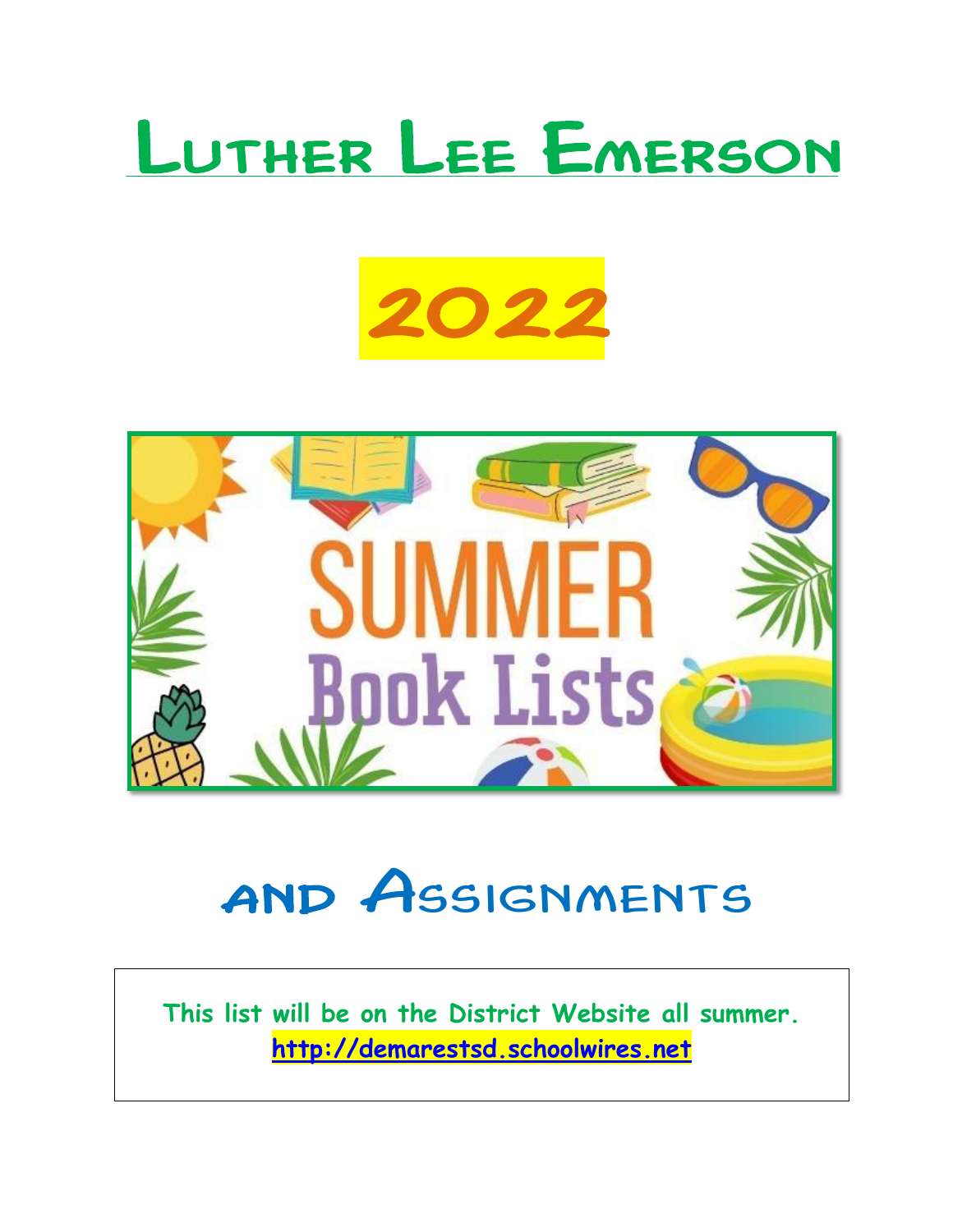#### 2 nd **GRADE**

## Suggested Authors

- David Adler
- **Jeff M. Brown**
- Tomie DePaola
- Arnold Lobel
- James Marshall
- Barbara Park
- Patricia Polacco
- Mary Pope Osborne
- Cynthia Rylant
- Marc Tolon Brown
- Judy Schachner
- Bill Peet
- **Marjorie Weinman Sharmat and Marc Simont**

### Chapter Book Suggestions

Adventures of the Bailey **School** Adventures of Wishbone Andrew Lost Arthur A-Z Mystery Berenstain Bears Black Lagoon Boxcar Children If you take… (Laura Numeroff) Encyclopedia Brown

Geronimo Stilton Horrible Harry Judy Moody Junie B. Jones Magic Tree House My Weird School Nate the Great Puppy Place Stink Time Warp Trio

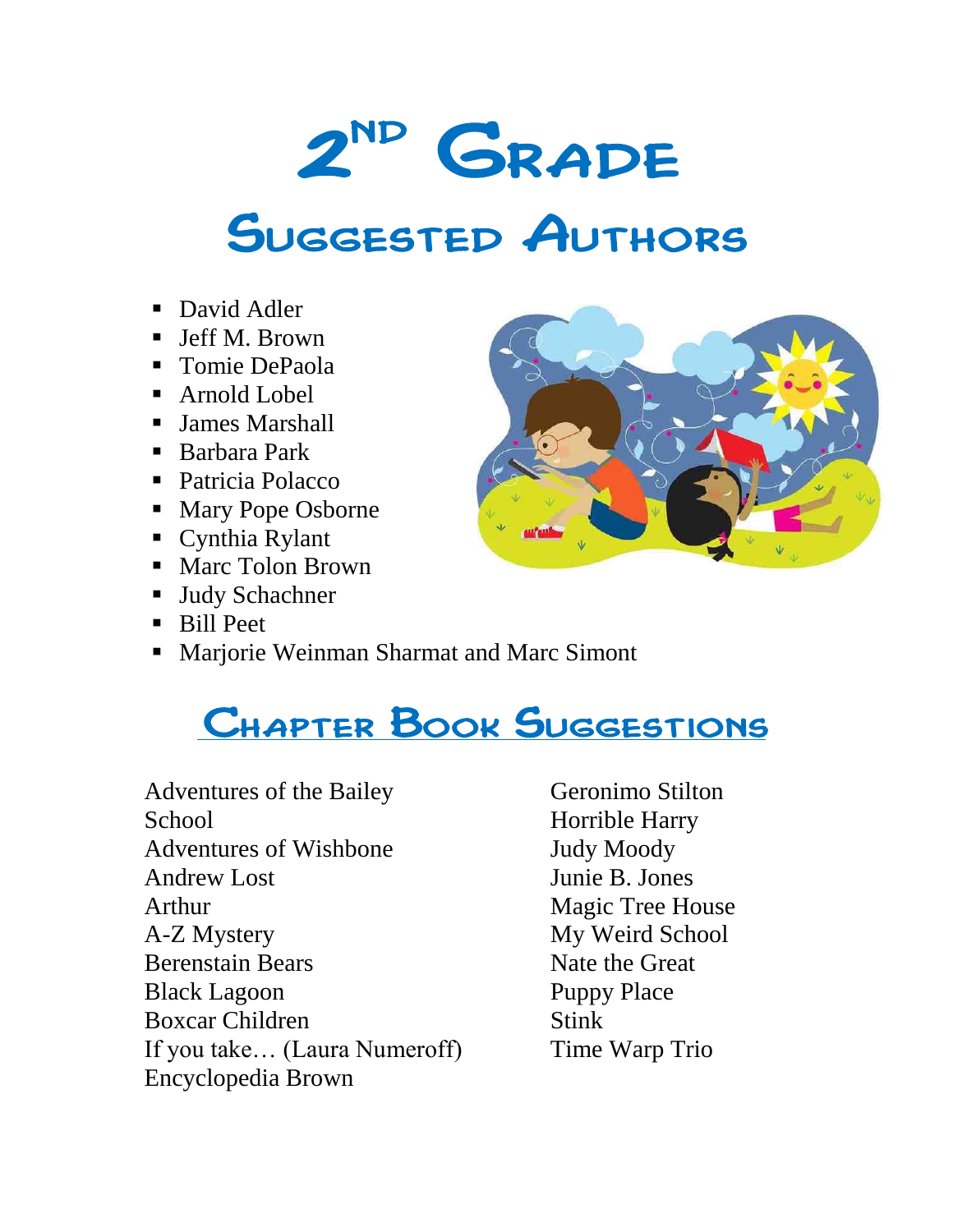

### **3RD GRADE** Suggested Authors for Summer Reading and Assignment

Please choose one of these authors' books to read over the summer. Prepare a summary of the book you chose on composition paper. Fold a 12x18 piece of white construction paper, glue the summary inside and decorate the outside like a book jacket.

#### **Please bring this activity to school on the first day.**

### Author List:

- David Adler "Cam Jansen" Mysteries
- Clyde Robert Bulla Chalk Box Kid
- Gertrude Chandler Warner Box Car Mysteries
- Debbie Dadey & Marcia Thornton Jones Adventures of the Bailey School Kids Series
- Dan Gutman My Weird School Series
- Natalie Kinsey-Warnock The Canada Geese Quilt
- Suzy Kline "Herby Jones" Series
- Miska Miles Annie and the Old One
- Mary Pope Osbourne "Magic Tree House" Series
- Barbara Park "Junie B. Jones" Series
- James Preller Jigsaw Jones Series
- Donald Sobol "Encyclopedia Brown" Series
- Gloria Whelan Pioneer Stories
- Ron Roy A to Z Mysteries
- Margery Williams The Velveteen Rabbit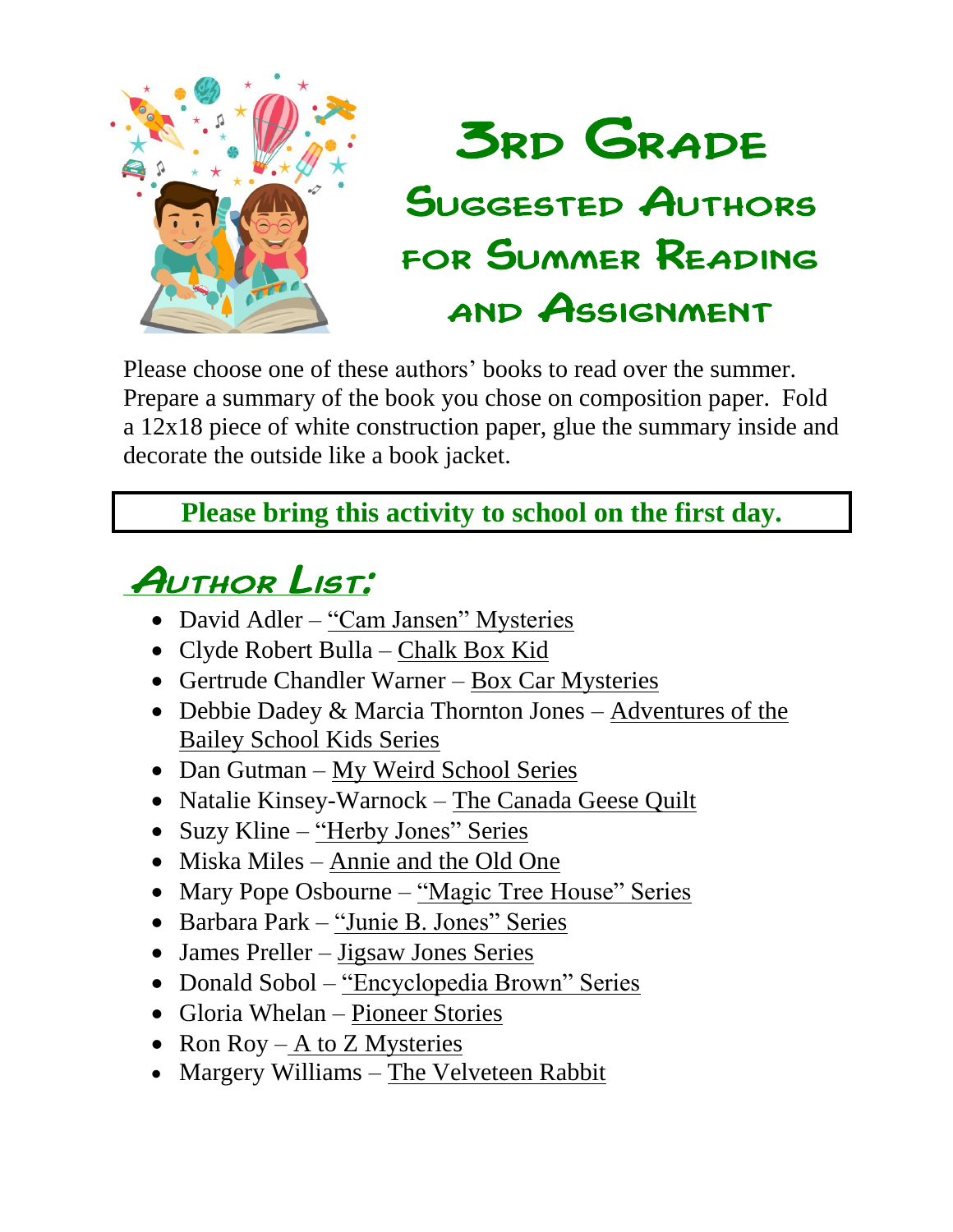

**Assignment 1:** Practice the Multiplication Facts for the 1-12 times tables. There will be a quiz on these facts sometime during the first week of school.

**Assignment 2:** Choose and read one of the books listed below. After reading one of the books, complete the attached assignment and bring on the first day of school.

- $\triangleright$  Freckle Juice by Judy Blume
- $\triangleright$  The Mouse and the Motorcycle by Beverly Cleary
- $\triangleright$  The Lemonade War by Jacqueline Davies
- $\triangleright$  The Case of the Dinosaur Birds by John Erickson
- $\triangleright$  Paintball Blast by Jake Maddox
- $\triangleright$  Point Guard Prank by Jake Maddox
- $\triangleright$  My Teacher is an Alien by Bruce Coville
- $\triangleright$  Dolphins at Day Break by Mary Pope Osborne
- $\triangleright$  Kidnapped at the Capital by Ron Roy
- Somebody Get Me Out of the Fourth Grade by Henry Winkler
- Aliens on Vacation by Clete Barrett Smith
- Lacrosse Legend by Jake Maddox
- $\triangleright$  Soccer Show-Off by Jake Maddox
- $\triangleright$  Frindle by Andrew Clements
- Janitor's Boy by Andrew Clements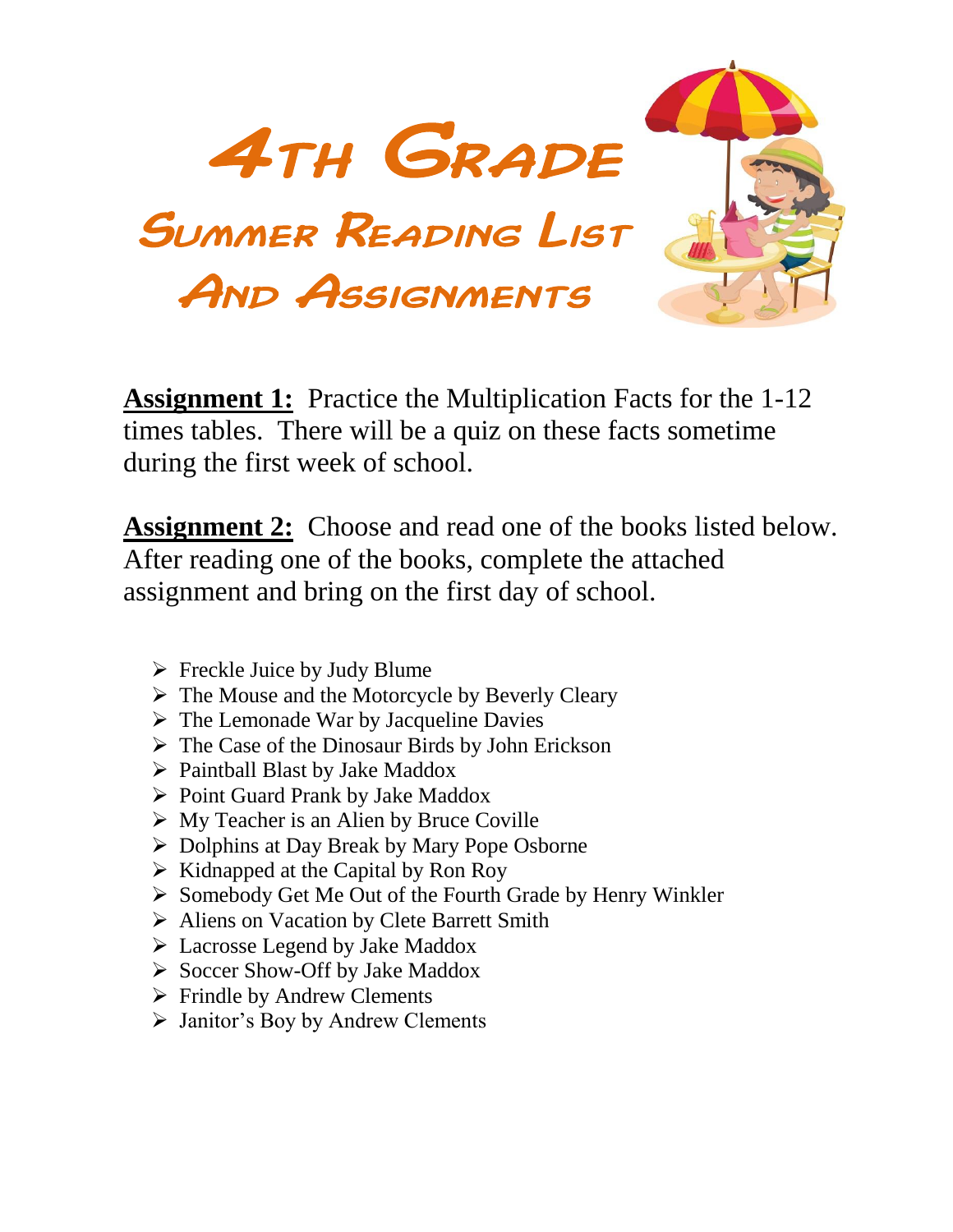| Name<br><u> 1980 - John Stone, Amerikaansk konstantiner (</u> | Date |
|---------------------------------------------------------------|------|
| Title of Book: _______________                                |      |
| Author:                                                       |      |

**I. Favorite Scene – Draw a picture of your favorite part of your Summer Reading** 



**\_\_\_\_\_\_\_\_\_\_\_\_\_\_\_\_\_\_\_\_\_\_\_\_\_\_\_\_\_\_\_\_\_\_\_\_\_\_\_\_\_\_\_\_\_\_\_\_\_\_\_\_\_\_\_\_\_\_\_\_\_\_**

**\_\_\_\_\_\_\_\_\_\_\_\_\_\_\_\_\_\_\_\_\_\_\_\_\_\_\_\_\_\_\_\_\_\_\_\_\_\_\_\_\_\_\_\_\_\_\_\_\_\_\_\_\_\_\_\_\_\_\_\_\_\_**